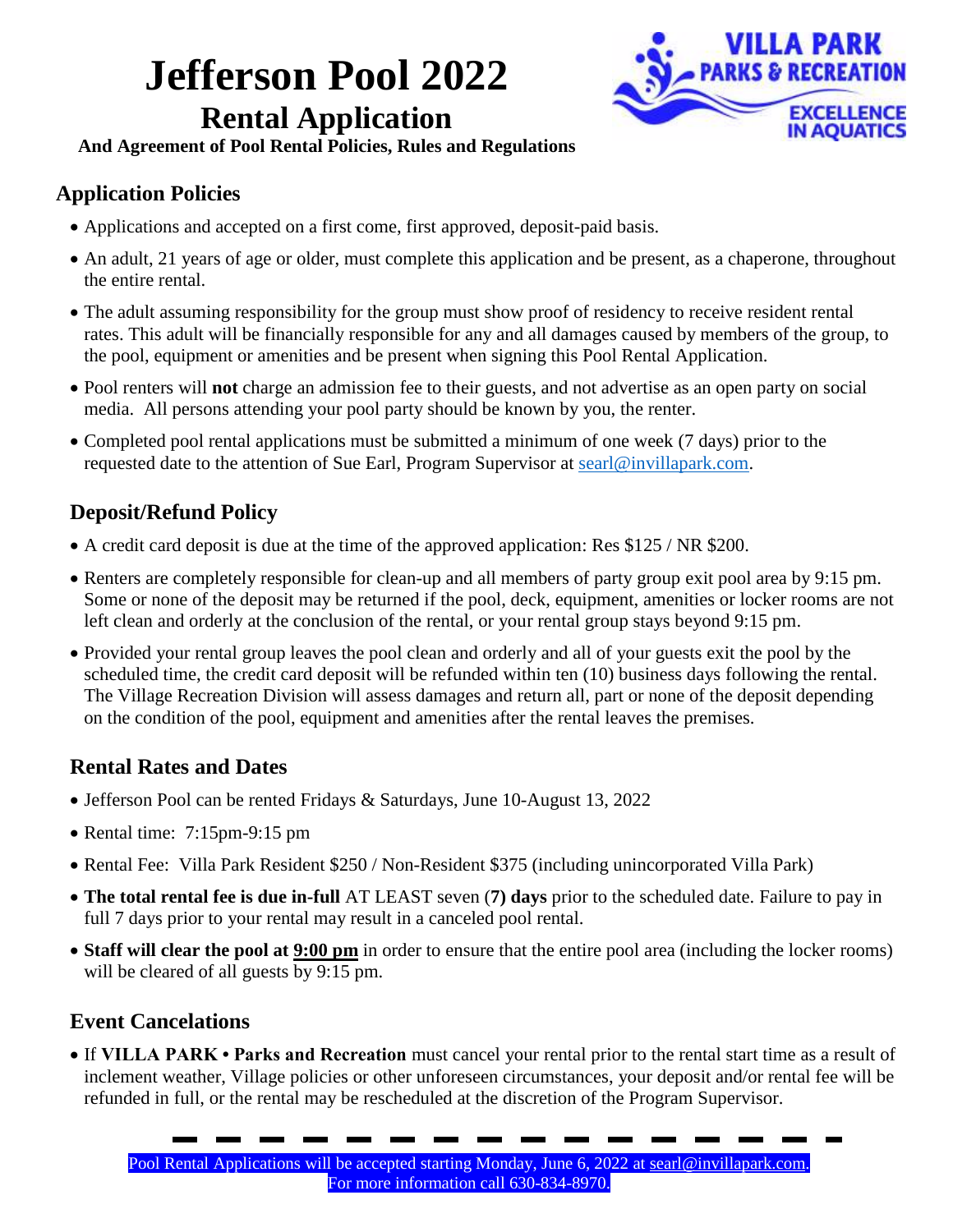- If the renter cancels, a minimum of seven (7) days before their scheduled rental, they will receive a full refund. The date maybe rescheduled if less than seven (7) days is given for the cancelation, based on availability, at the discretion of the Program Supervisor.
- **Once a rental begins, refunds will not be given if the rental is shortened for any reason, including weather related.**
- **VILLA PARK Parks and Recreation** will provide pool management, staff and lifeguards.
- **VILLA PARK Parks and Recreation** is **not** responsible for any damaged, lost or stolen articles belonging to any member of the rental group.

#### **Party Guests**

- A maximum of 250 guests are allowed at a pool rental. The total number of guests (your best estimation) must be listed on this form to ensure there are enough lifeguards scheduled, If the number of guests changes, renter must notify the Program Supervisor via email at [searl@invillapark.com](mailto:searl@invillapark.com) seven (7) days prior to pool rental.
- All members of the group must abide by Jefferson Pool Policies, Rules and Regulations written in this document at all times.
- All persons attending your pool party should be known by you, the renter.
- Pool renters will **not** charge an admission fee to their guests, and not advertise as an open party on social media.
- In accordance with the DuPage County Health Department a clean swimsuit is required to enter the water.
- Cutoffs, thongs, shorts, leotards, and underwear (bras, briefs, boxer shorts, etc.) cannot be used as a swimsuit.
- All swimmers should take a soapy shower before entering the water.
- A clean T-shirt over an approved swim suit is allowed in the water at the discretion of the pool manager.
- Jefferson Pool is a non-smoking, non-vaping facility, no alcohol public facility. Persons may exit the pool to smoke or vape 15 feet from the building entrance and pool fencing. Alcohol and glass containers are prohibited at Jefferson Pool property.
- Swim Diaper: Infants and toddlers can enjoy the water if they are wearing a tight disposable swim diaper under their swimsuit. Please note: Disposable swim diapers are necessary for non-toilet-independent guests.
- Jefferson Pool will be cleared at or before 9:00 pm to allow your guests to exit the facility by 9:15 pm. If you would like the pool cleared before 9:00 pm, please let the pool manager know the day of your party.

#### **Safety Policies**

- Parents must supervise their children in, on and around the water.
- Unsafe behavior in the swimming pool or anywhere on the premises will not be tolerated.
- No running on the pool deck or in the bath house.
- Enter the pool feet first, facing the pool. Diving is allowed only in designated areas. NO somersaulting or jumping backward from the side of the pool.
- The use of rafts and other floatation devices are up to Pool Manager's discretion. When your guest's flotation becomes unsafe, your guests will be asked to stop using flotation.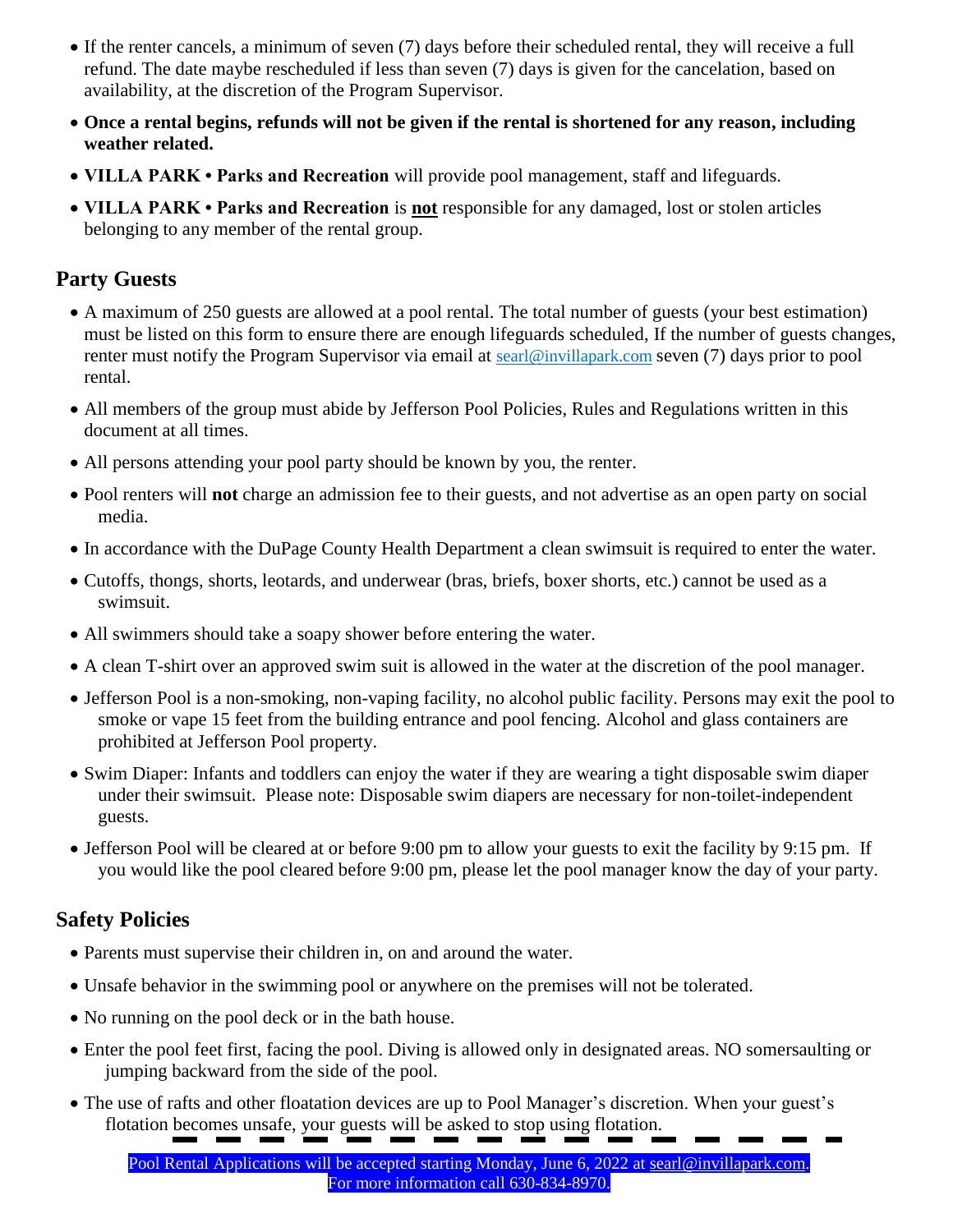- **Children wearing flotation must be accompanied by a parent** or guardian in the water within an armslength reach. Flotation devices are prohibited from use on the diving board and slide.
- Chaises, chairs and strollers must be kept a minimum of four feet from the water. Chairs may not be brought into the water.
- Head first diving from pool edge is allowed in the deep water in the lap lanes from the 11 feet end of the pool.

#### **Diving Board Safety Policies**

- Divers must wait at the bottom of the ladder until the previous person has reached the side of the pool or has exited the deep water under the depth rope.
- Divers must remain on their feet and leave straight off the end of the diving board and swim immediately to the ladder or under the depth rope into the shallow water.
- NO seat drops.
- Divers cannot wear flotation devices, goggles or masks from the diving board.
- Divers must may not adjust the fulcrum without the pool manager's approval.

#### **Waterslide Safety Policies**

- Guests must be at least 42" tall to ride the waterslide.
- Guests must ride the slide alone.
- Guests must be able to ride and exit the waterslide without assistance, and cannot be "caught" at the bottom of the slide.
- Guests must wait at the top of the waterslide until the attendant indicates it is safe to go down.
- Guests cannot wear flotation devices, goggles, masks and jewelry on the waterslide. NO bracelets, necklaces, rings, keys, buttons, on the slide. They can damage the slides and injure guests.
- Guests must slide feet first, in a sitting position or on their back. No head-first positions.

#### **Food Policies**

- All food and beverage must be served and enjoyed in the concession area.
- Renters are completely responsible for clean-up and exit pool area by 9:15 pm. Some or none of the deposit may be returned if the pool, deck, equipment, amenities or locker rooms are not left clean and orderly at the conclusion of the rental, or your rental group stays beyond 9:15 pm.
- Alcoholic beverages are prohibited on Villa Park Village property.
- Jefferson Pool is a non-smoking, non-vaping facility. Smoking and vaping are not permitted anywhere in the pool or outside the entrance.
- Please use the receptacles to dispose of trash.
- NO Glass containers of any kind in the bathhouse, concession area, or on the pool deck.

Please report any accidents or injuries to the Pool Manager immediately. First aid is provided in the pool office.